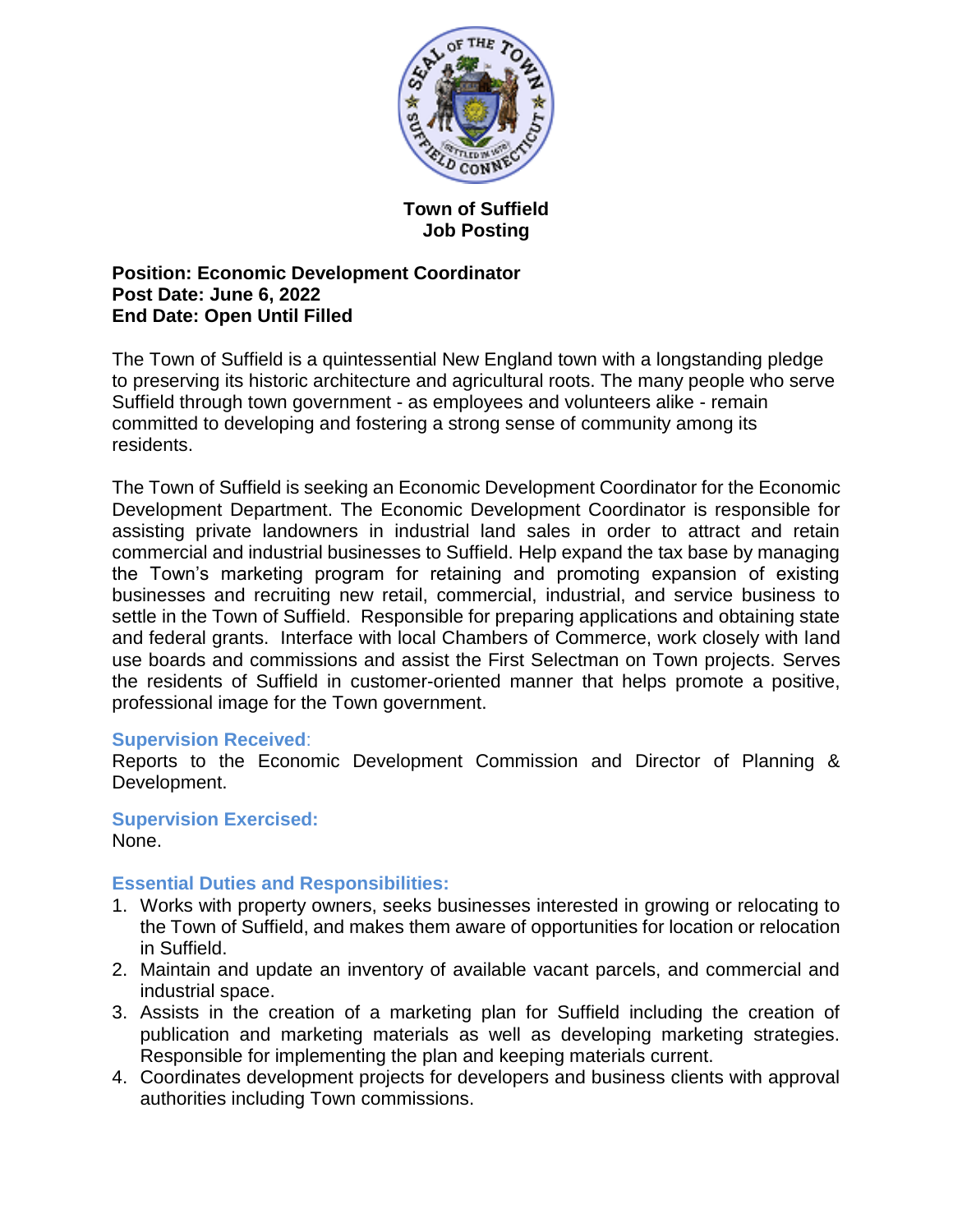- 5. Assists with the development of plans related to the Town Center Village District and other commercial and industrial areas in Suffield,
- 6. Seeks grant opportunities related to economic development and works with others to apply for such grants; investigates other sources of private and public financing for economic development projects.
- 7. Prepares detailed written reports and recommendations regarding development possibilities and practices for presentation to the First Selectman, developers, businesses, community groups, and boards and commissions; makes oral presentations to these groups as necessary.
- 8. Tracks and reports statistics related to the Town's development maintains and updates current business listings and industry profiles.
- 9. Attends meetings including the Bradley Development League Operations Committee and Board of Director's as required and all meetings of the Economic Development Commission.
- 10.Maintain positive working relationships with school officials, community groups, and the public regarding program offerings and coordination of services; promptly and cordially respond to citizen inquiries, feedback, and complaints about services and facilities.

Attend seminars and conferences to remain current on developments in relevant fields. **Other Job Functions:**

1. Perform other related work as assigned.

# **Minimum Qualifications:**

# **Education & Experience:**

- 1. A Bachelor's degree in public or business administration, finance, marketing, economics, or a related field with at least two years of experience in the economic development aspects of municipal government; or
- 2. Any equivalent combination of education and experience.
- 3. Suitable experience may be substituted for education attainment if deemed appropriate by the First Selectman.

# **Knowledge, Skills and Abilities:**

- 1. Ability to analyze complex data and apply it to the municipality, the ability to prepare reports and comprehensive ability in oral and written communications is required.
- 2. Ability to establish and maintain effective working relationships with other employees and the public; developed interpersonal skills that will allow for positive and productive interactions with subordinates, peers, superiors, and elected officials, and members of the public.
- 3. Ability to develop and apply innovative concepts to all aspects of the Town's development.
- 4. Knowledge of State and Federal grant programs.
- 5. Knowledge of personal computers and office software including MS Excel, Word, and PowerPoint.
- 6. Ability to determine work priorities to meet established schedules.
- 7. Ability to work with various groups of people, establish, and maintain an effective working relationship.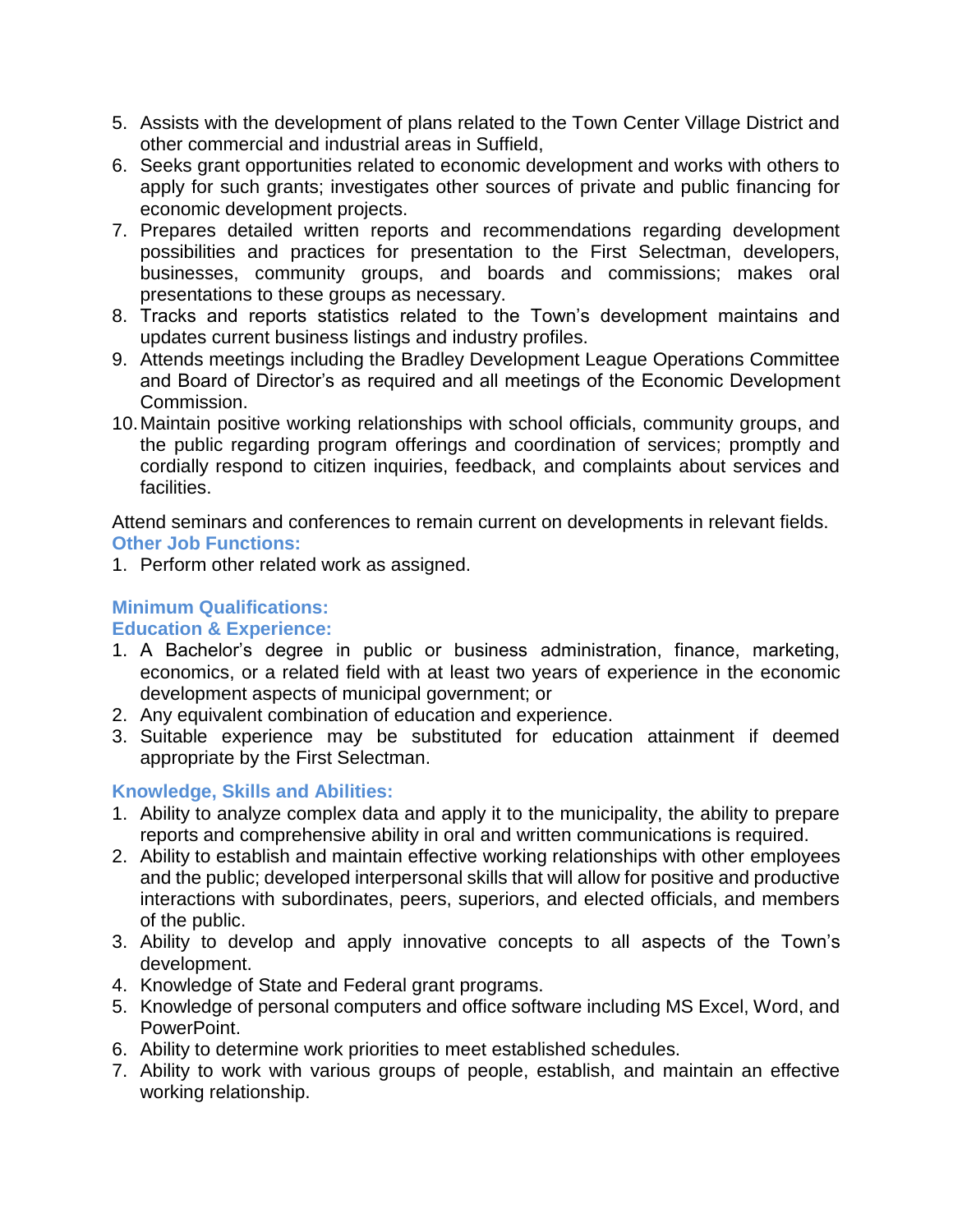## **Special Requirements:**

- 1. Valid, active Motor Vehicle Operator's license required.
- 2. Must submit to pre-employment drug and alcohol testing as well as fitness for duty testing.

# **Tools and Equipment Used:**

Computer, calculator, phone, copy machine, large format printer, and motor vehicle.

# **Physical Demands:**

The physical demands here are representative of those that must be met by an employee to successfully perform the essential functions of the job. Reasonable accommodations may be made to enable individuals with disabilities to perform the essential functions.

While performing the essential functions of this job, the employee is frequently required to stand, walk, use hands and fingers, handle or operate objects, controls or standard office equipment, reach with hands and arms, climb or balance, stoop, kneel, crouch, or crawl and taste or smell.

The employee must occasionally lift and/or move up to 10 pounds. Specific vision abilities required by this job include close vision, distance vision, color vision, peripheral vision, depth perception, and the ability to adjust focus. Employee must be able to read, interpret and analyze documents and write reports, grant requests and correspondence.

The employee regularly interacts with people about matters that may generate conflict and different points of view. Must be able to be firm, but flexible and endure stress while maintaining a courteous and positive attitude. Employee must be able to attend evening meetings. Employee must be able to make site visits and physically inspect property. This may include climbing stairs and walking outdoors on uneven and sometimes hazardous terrain. Employee must be willing to travel if necessary.

### **Work Environment:**

This job operates in a professional office environment with occasional related fieldwork. This role routinely uses standard office equipment such as computers, phones, photocopiers, filing cabinets, and fax machines. The noise level in the work environment is usually quiet.

### **General Guidelines:**

The duties listed above are intended only as illustrations of the various types of work that may be performed. The omission of specific statements of duties does not exclude them from the position if the work is similar, related, or a logical assignment to the position.

The job description does not constitute an employment agreement between the employer and employee and is subject to change by the employer as the needs of the employer and requirements of the job change.